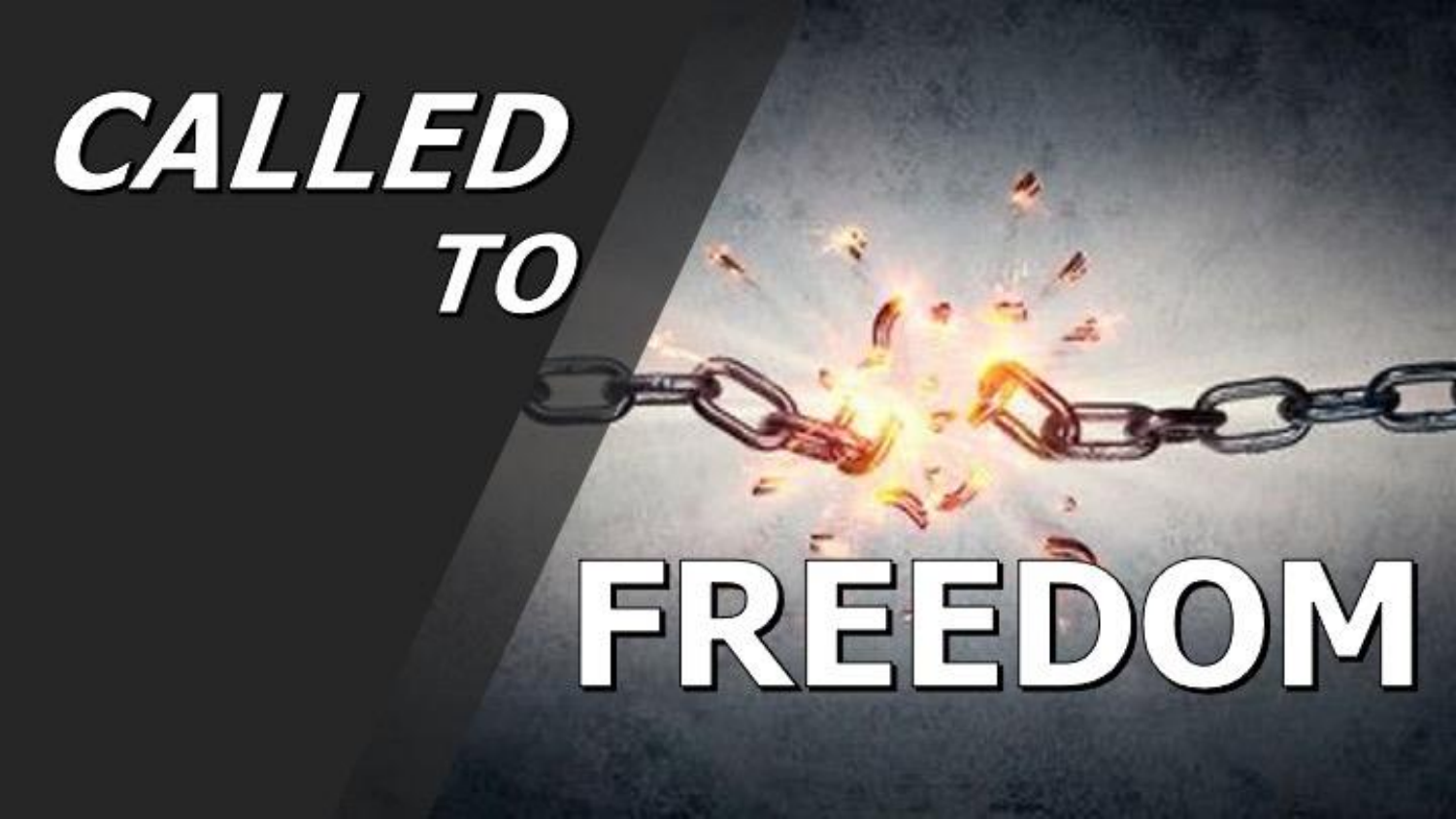## Learning to Live Like Free People **Galatians 5:16-26**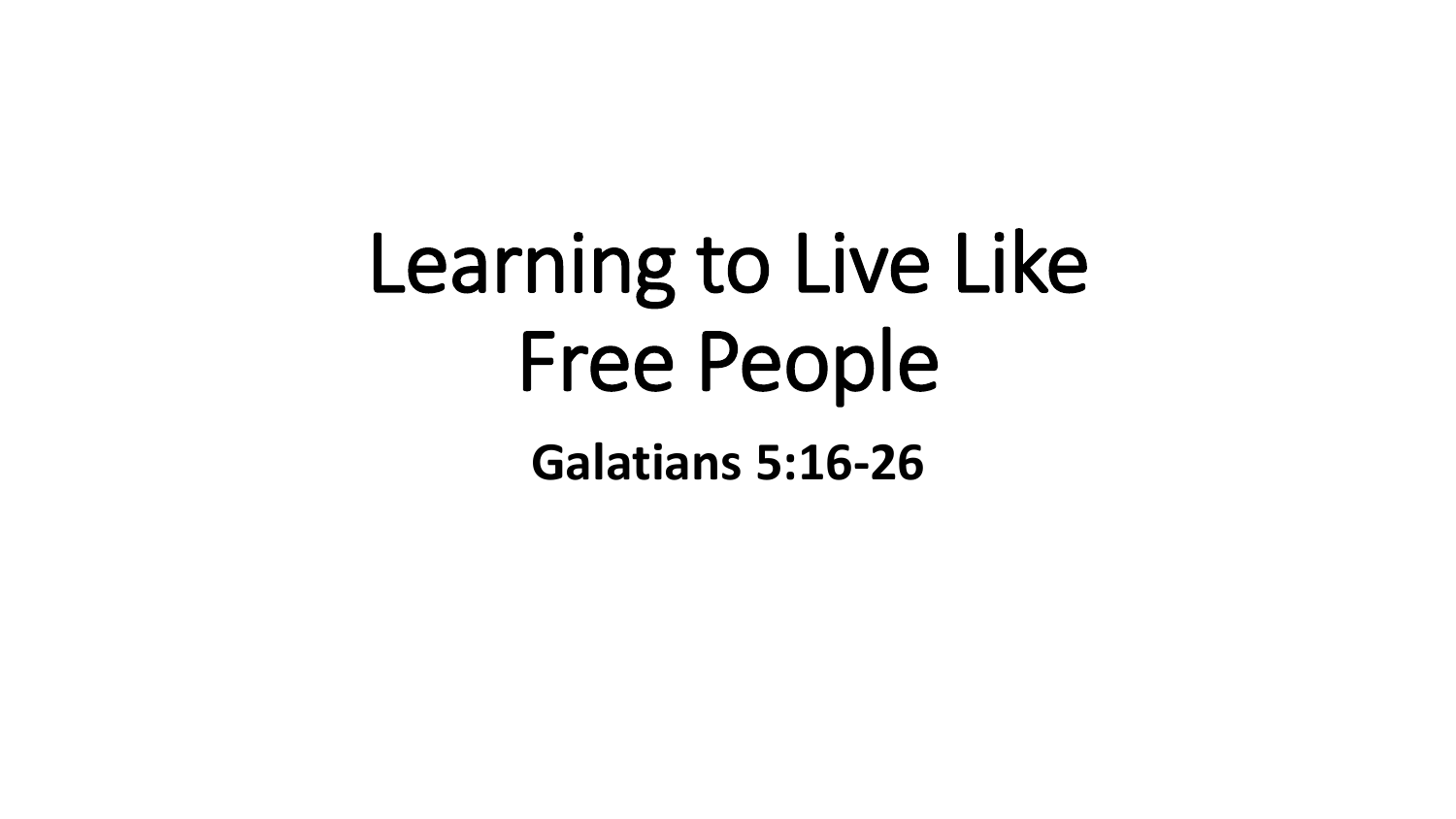Learning to Avoid Satan's Deceptions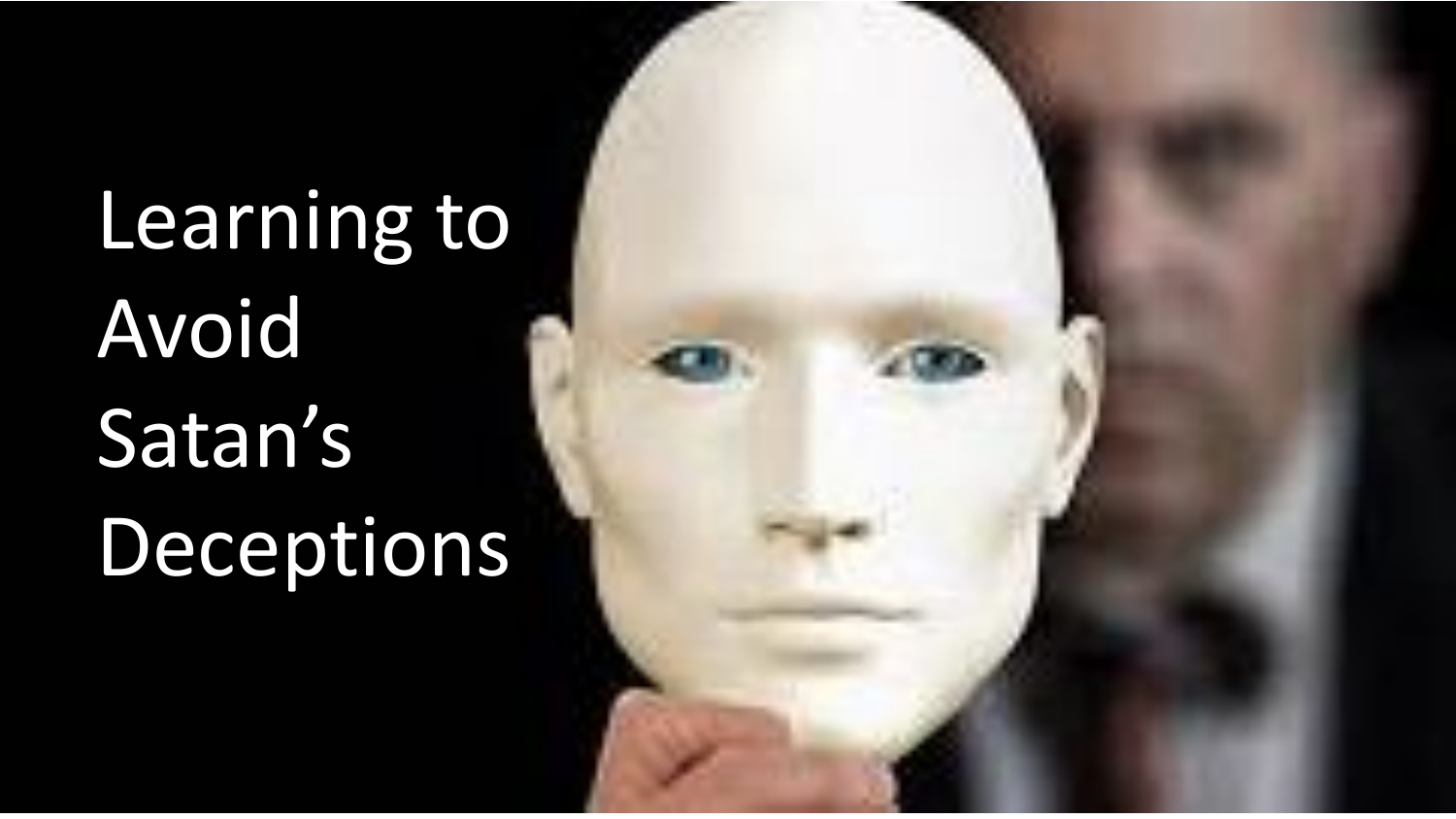

- **The very nature of deception means that those who are being deceived don't realize that they are being deceived**
- **II Timothy 4:3 - 4**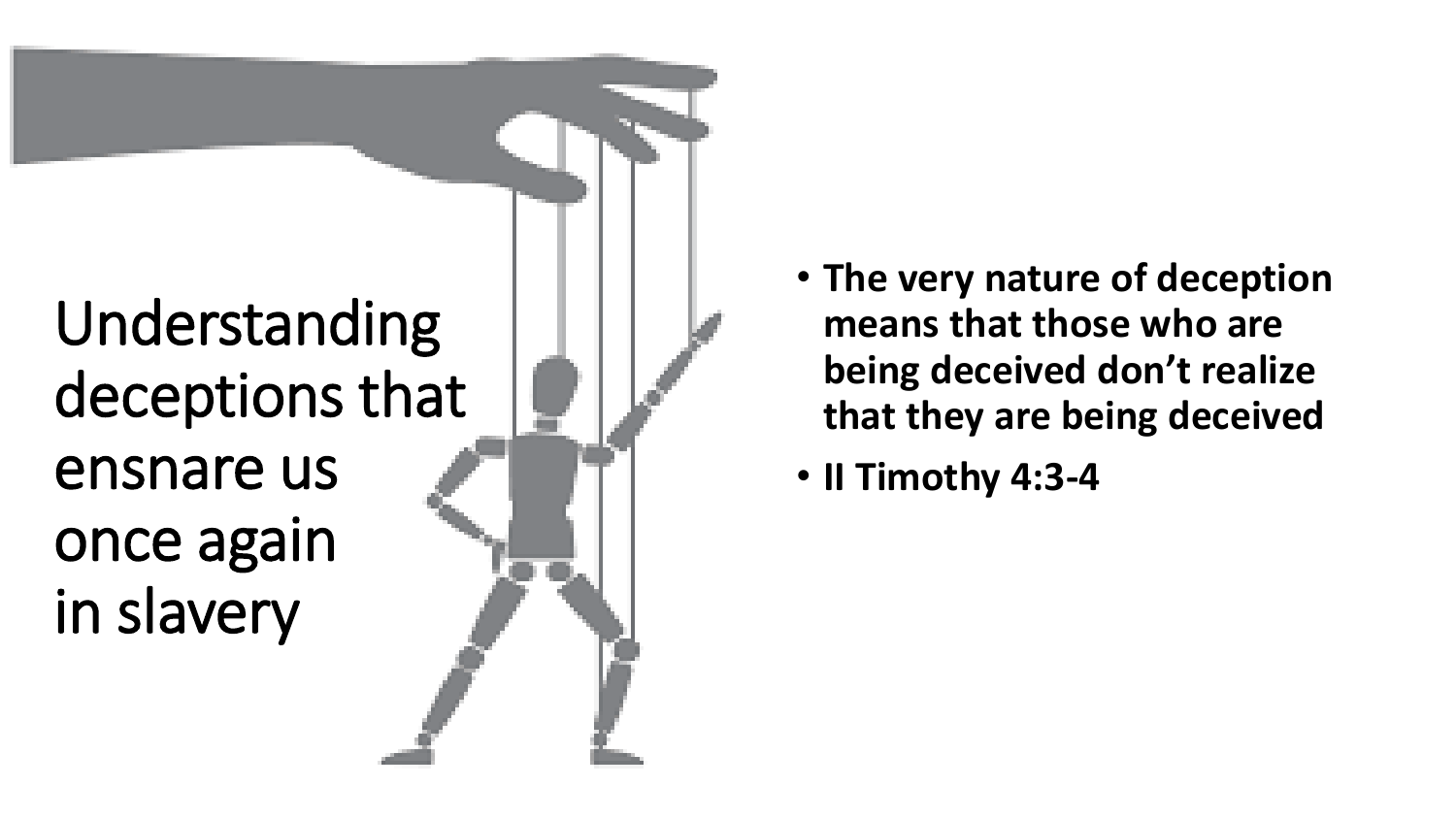

Understanding deception

- **Difference between deception and a bad choice**
	- **When you do something wrong and** *you know it's wrong* **that's not deception.**
	- **That's making a really poor choice.**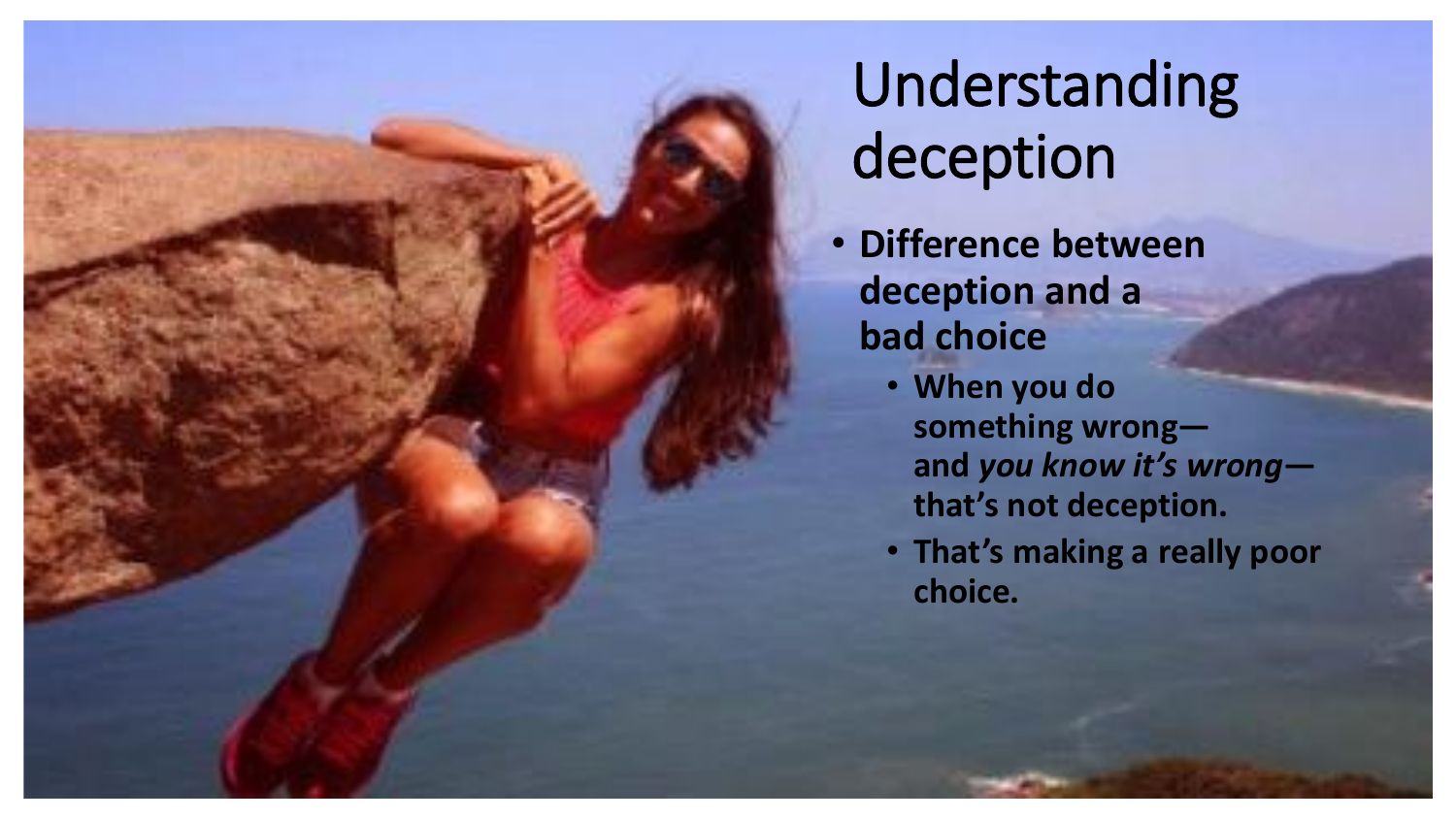**The deception here is the idea that there will be no consequence to what you're doing.**

> Galatians 6:7-9 II Corinthians 5:10 II Thessalonians 1:6-10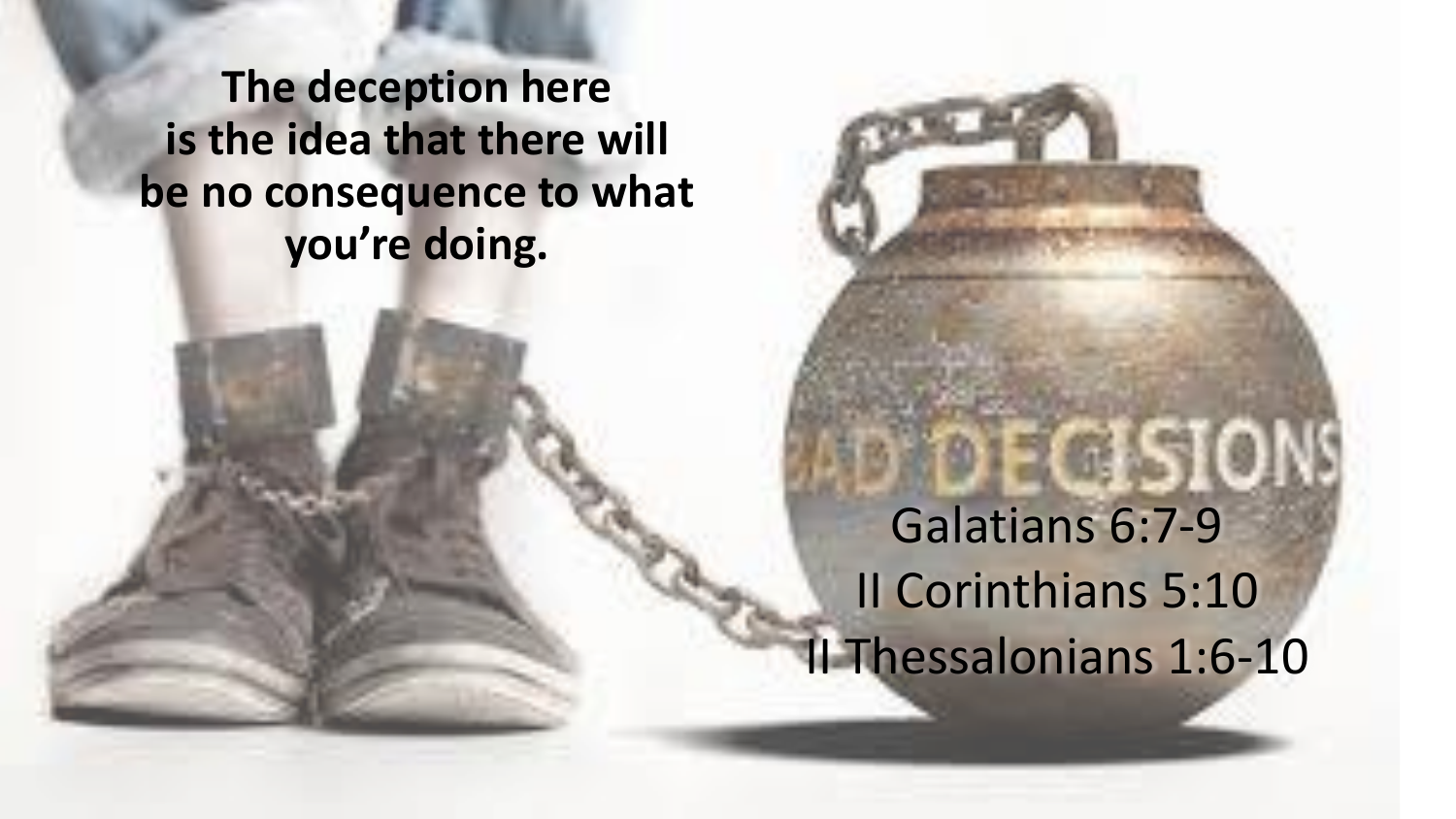

- Difference between deception and a bad choice
	- When you do something wrongand *you know it's wrong* —that's not deception. That's making a really poor choice. The only deception in this is the idea that there will be no consequence to what you're doing.
	- True deception is much deeper. It comes when you get swept away by a wrong idea, but *you've become convinced that it is truth* .
		- Celibate priests
		- Liberation theology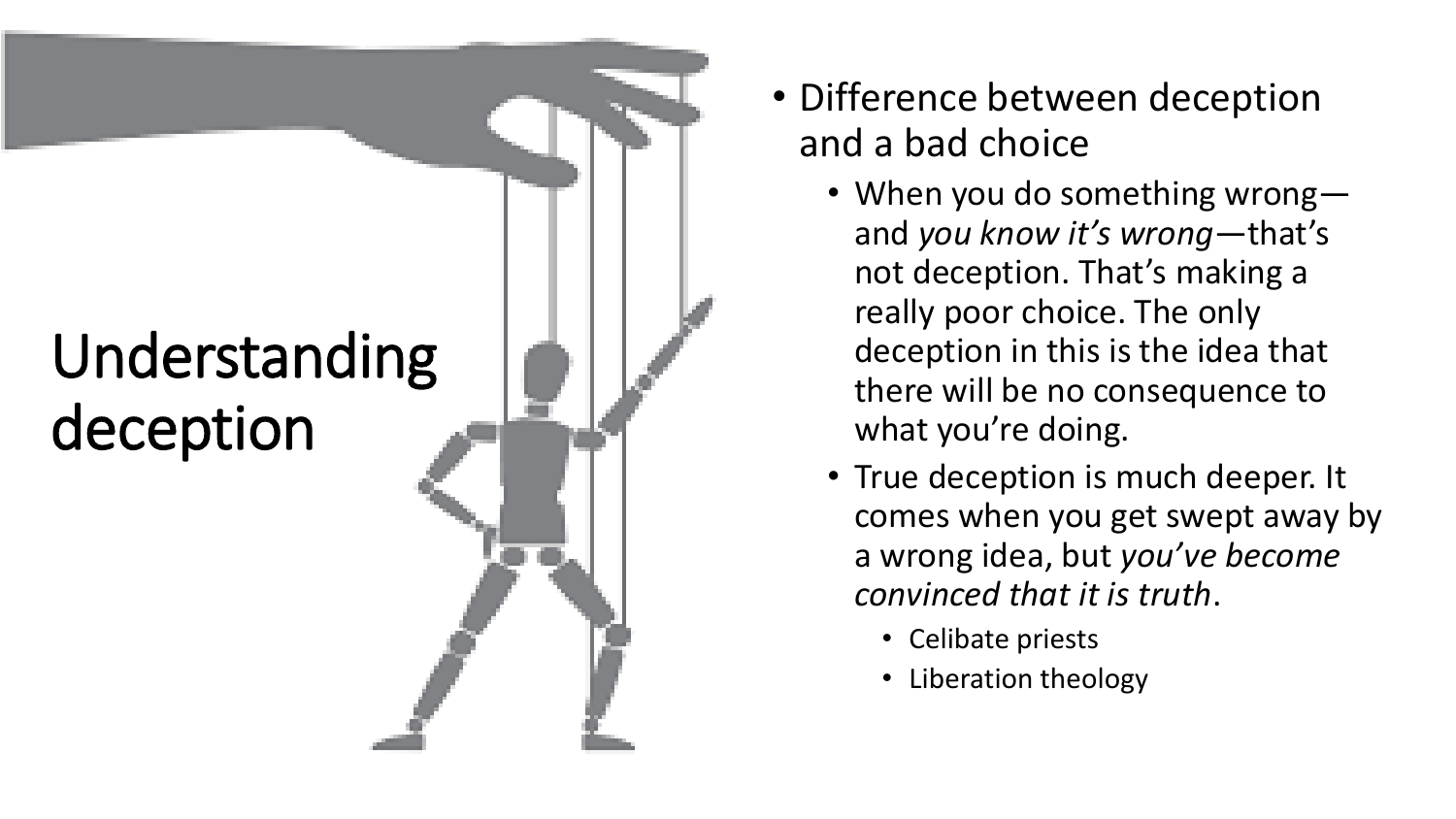## Understanding this type of deception

- 
- The nature of this kind of deception is a work of fear that begins with questioning.
	- Adam and Eve believed what God said about the tree of the knowledge of good and evil -- until another voice came along and told them they should question that truth.
	- Then, they started to lean away from the truth through their own questioning: *Is that what He really said? Is He trying to keep something from us?*
- Instead of going back to the Source, they let questioning lead them away. That's deception.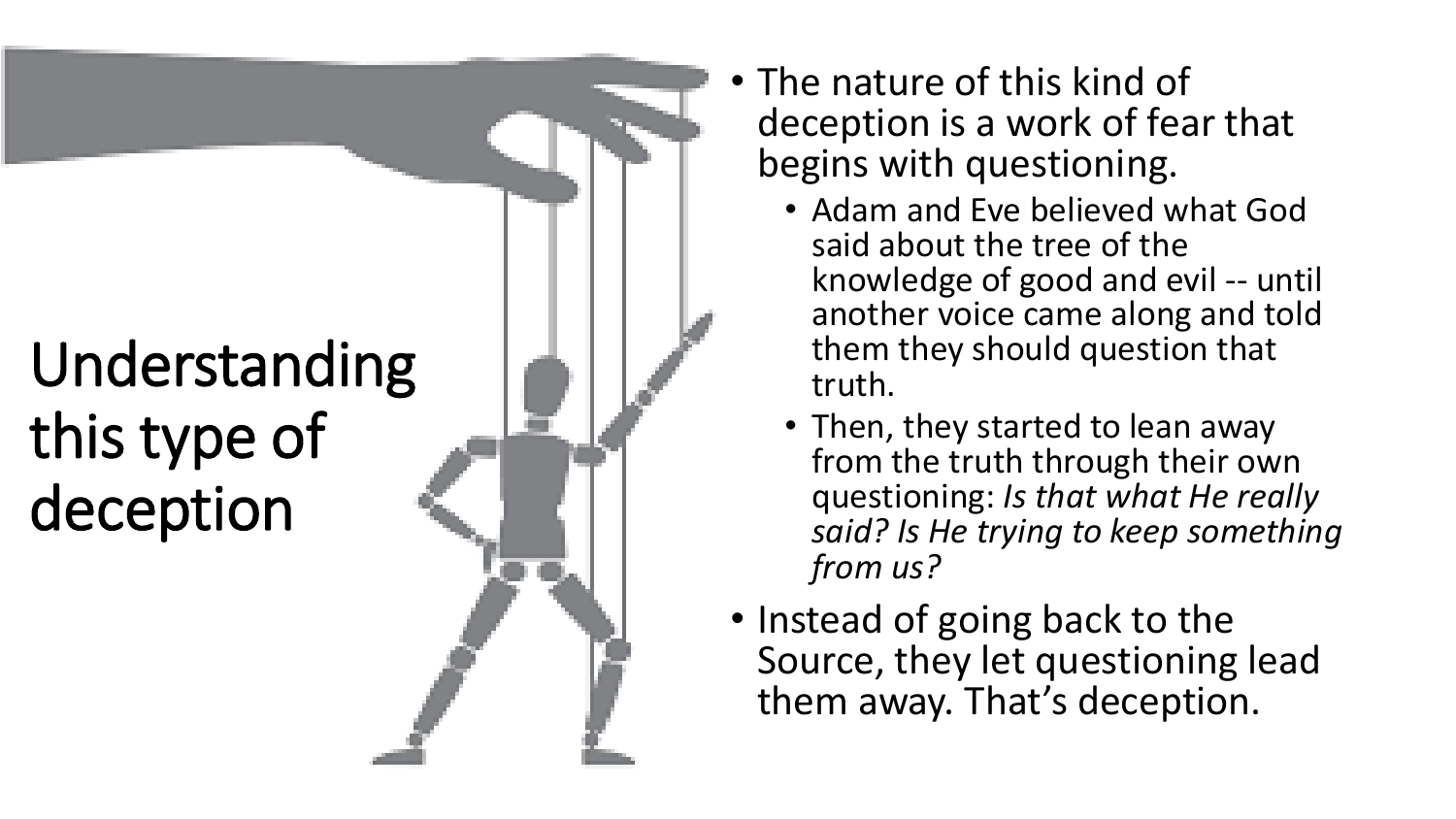## Inoculation Theory

- Beliefs, or opinions can be made more resistant to future challenges.
- Become aware of the potential vulnerability of a belief
- A weak argument is presented in the inoculation message,
	- Strong enough to keep the receiver defensive, but weak enough to not actually change those preexisting ideas.
	- Allow them to create arguments in favor of their preexisting thoughts.
	- The more active receivers become in their defense the more it will strengthen their own attitudes, beliefs, or opinions.